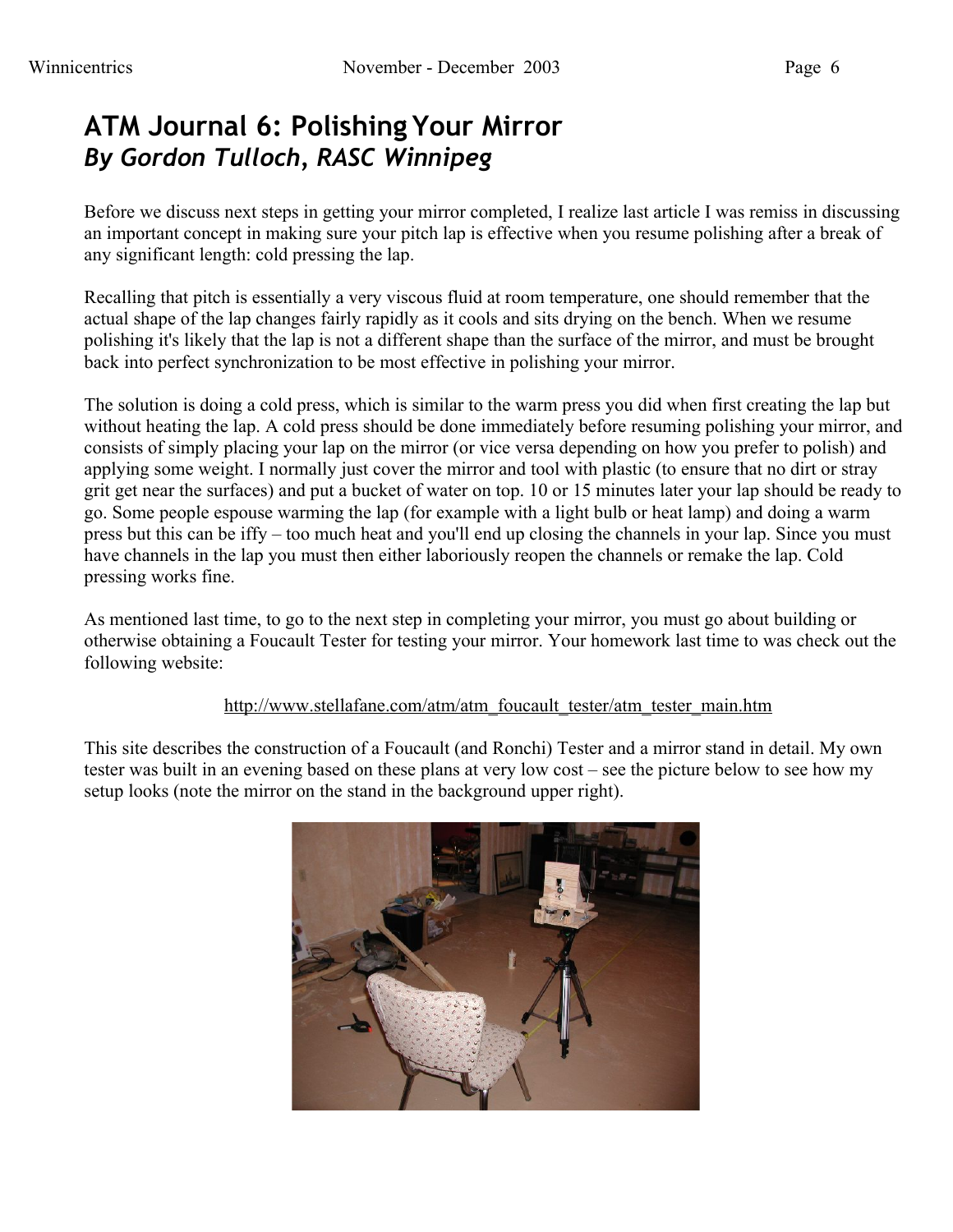### Winnicentrics November - December 2003 Page 7

Without a doubt the process of parabolizing and "figuring" a mirror for use in an astronomical telescope is the most challenging part of grinding your own mirror – many people give up at this point and shelve their mirrors, or send them off to a professional optical company to complete the job. However, with perseverance and help from experienced ATMers locally as well as on the Internet, it's possible to figure your mirror to a higher level of quality than is possible in any but the most meticulous optical houses. Before we describe how to go about it, let's take a step back and understand what we're trying to achieve.

So far, our objective has been to produce a completely spherical surface. In other words, our mirror surface conforms to the theoretical surface of a sphere with a radius equal to the **Radius of Curvature (ROC)** or twice the focal length of our mirror. Unfortunately, a purely spherical surface does not suffice for most telescopes because unless the mirror is relatively small (6" or under) and has a relatively long focal length (f/8 or better) a spherical mirror does not focus all of the light that strikes the mirror to a single point (as shown in figure  $1$  – note that the curve is very exaggerated)



*Figure 1 – A Spherical Mirror*

Assuming an infinitely distant source and small mirrors with long focal lengths, the difference between where light reflecting off the edge of the mirror and the center is so minimal due to the long light path, a spherical mirror will perform within acceptable limits. For larger or shorter focus mirrors, we must have some way to have all points on the mirror focus correctly – it turns out that a figure of revolution conforming to a Paraboloid will achieve exactly that.

Paraboloids differ from spheres in that the center has a steeper curvature, focusing the light hitting the centre of the mirror closer in than a sphere, matching the light from the outer sections.



*Figure 2 – A Paraboloidal Mirror*